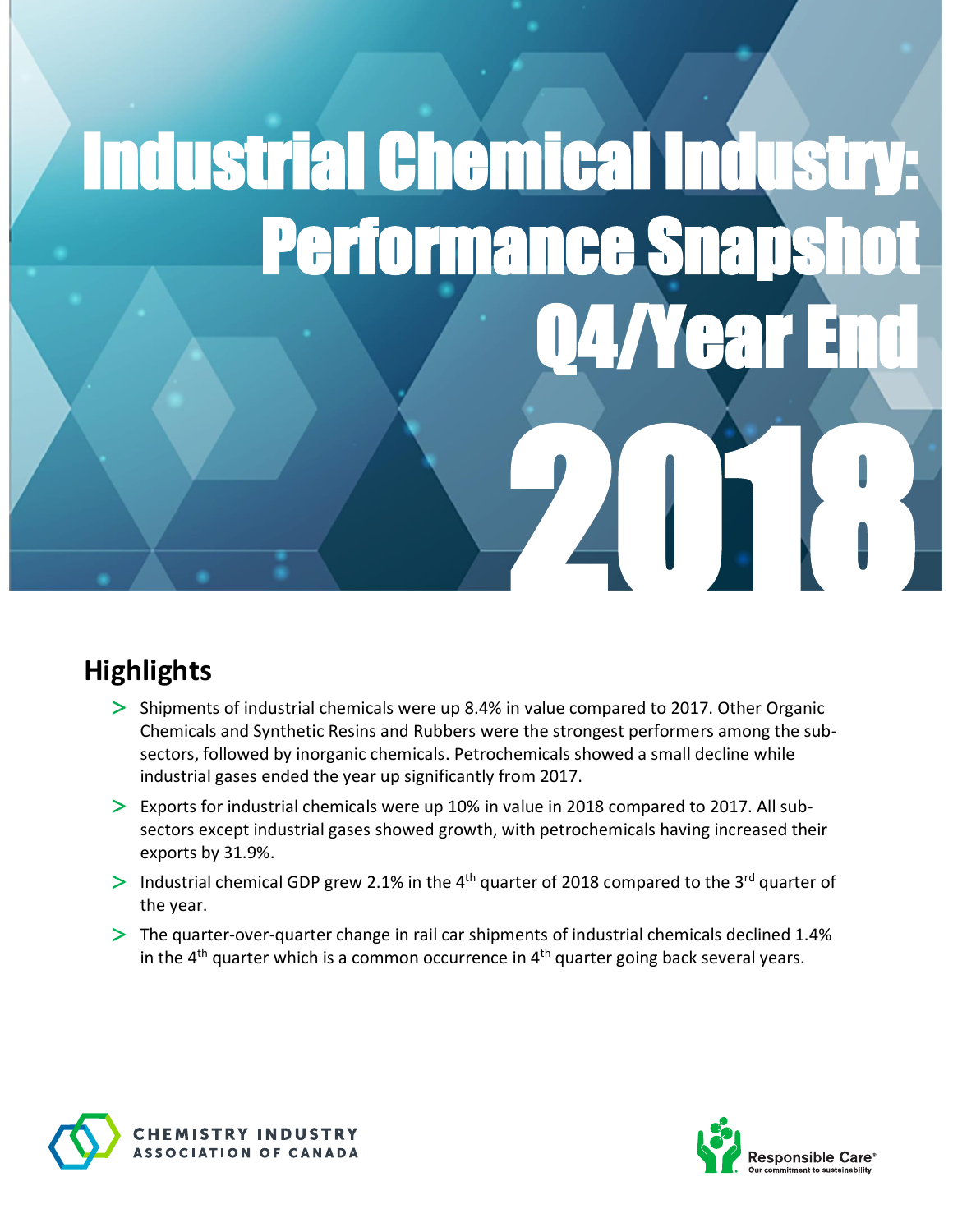## Industrial Chemical Industry: Performance Snapshot



## **Shipments**

Shipments of industrial chemicals increased 8.4% in value in 2018 compared to 2017. At the half-year point, shipments were down 1%, so the 2<sup>nd</sup> half of 2018 was much stronger than the same period in 2017. This likely signals a recovery from the transportation disruptions that occurred in the spring of 2018. Other organic chemicals showed the strongest growth in shipment value in 2018, rising 30.8% followed by Industrial gases where shipments rose 25.7%. Synthetic resins showed good growth of 7.9%, while petrochemicals and inorganic chemical shipments showed a small decline and a small increase from 2017 respectively.



**Figure 1: Change in Shipment Value, Year End 2018 v. year End 2017, %**

### **Exports**

Exports by the industrial chemical industry finished 2018 up 10% compared to 2017. Petrochemicals exports surged approximately 32% in 2018 followed by synthetic resins at 12.4% and inorganic chemicals 8.4%. 2018 was an odd year for Other Organic chemicals, this sub-sector had the largest increase in shipment value while exports barely increased year over year. Industrial gases exports were down 5.7% in 2018. Changes in export volumes and dollar values for specific commodities are shown in **Table 1.**

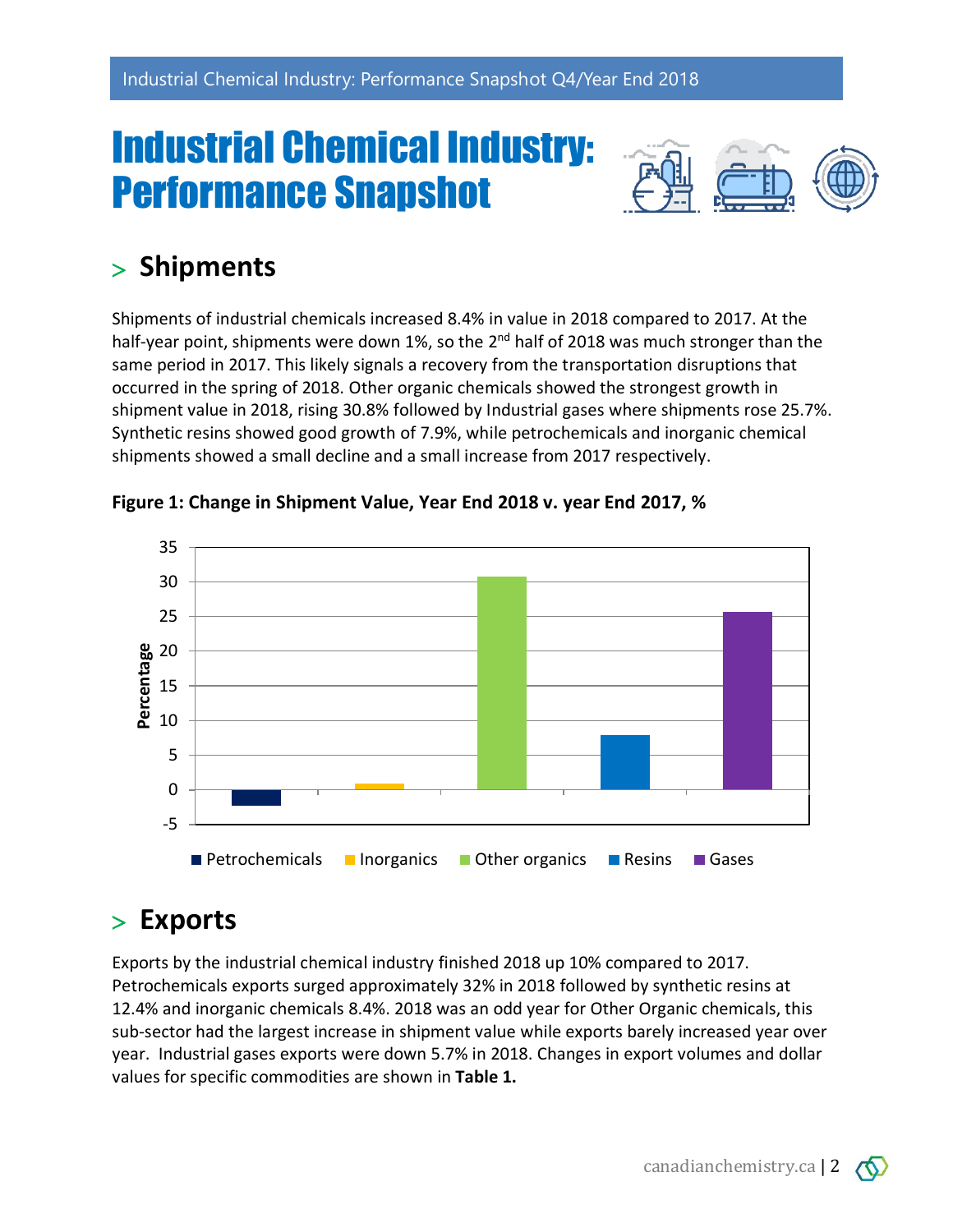Industrial Chemical Industry: Performance Snapshot Q4/Year End 2018



**Figure 2: Change in Export Value, Year End 2018 v. Year End 2017, %**

With the exception of benzene, Petrochemicals saw strong pricing growth in 2018 with double digit increases in all product categories. Methanol exports had a very strong year with volumes and shipment value increasing substantially in 2018. Hydrochloric acid, sulphuric acid and sodium silicates also saw strong pricing growth in 2018, as shipment values increased substantially more than shipment volumes in 2018. Synthetic resins, led by polyethylene products, showed continued strength with the volume and value of product shipped increasing by 12% and 15% respectively in 2018, the strength of both numbers show evidence of heightened demand levels in export markets but may also have been influenced by currency fluctuations. Orthophthalates and to a lesser extent Other Fatty Acid products, exports saw exceptional growth in 2018, buoying an otherwise lacklustre year for the specialty chemical subsector.

| <b>Commodity</b>      | Change, Tonnage<br>Basis, % | Change,<br>\$ Basis, % |
|-----------------------|-----------------------------|------------------------|
| <b>Petrochemicals</b> |                             |                        |
| Propylene             | $-3$                        | 27                     |
| <b>Butadiene</b>      | 25                          | 23                     |
| <b>Higher Olefins</b> | 8                           | 5                      |
| Benzene               | -9                          | $-23$                  |
| Styrene               | 10                          | 13                     |
| <b>Inorganics</b>     |                             |                        |
| Chlorine              | No Chg                      | 19                     |
| Hydrochloric Acid     | 19                          | 79                     |
| Sulphuric Acid        | $-3$                        | 25                     |
| Sodium Hydroxide      | -6                          | -5                     |

*Table 1: Change in Exports of Selected Commodities, Year End 2018 v Year End 2017*

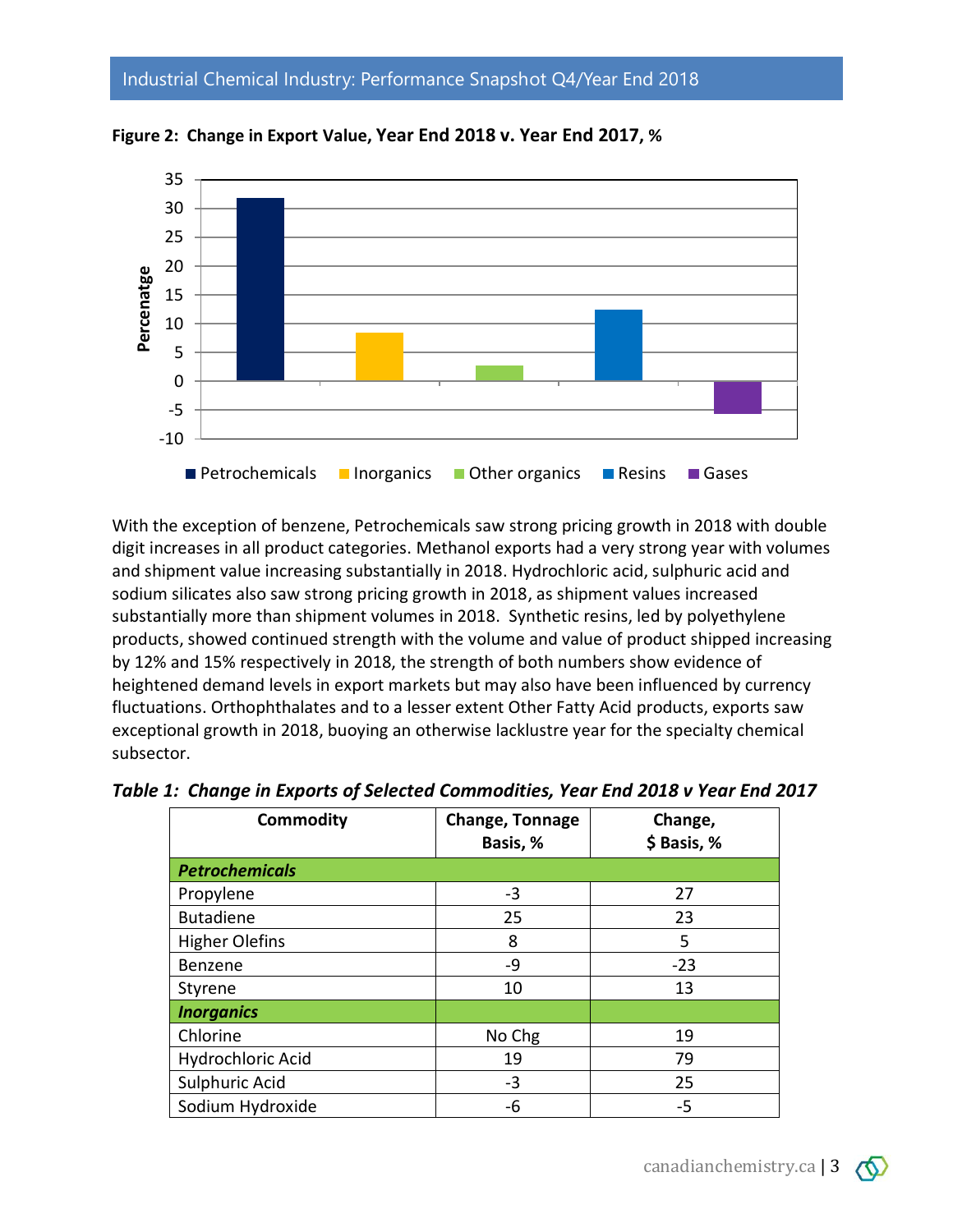#### Industrial Chemical Industry: Performance Snapshot Q4/Year End 2018

| <b>Titanium Dioxide</b>         | $-39$          | $-5$  |  |
|---------------------------------|----------------|-------|--|
| Sodium Chlorate                 | -8             | -4    |  |
| Aluminum Sulphate               | $-20$          | -9    |  |
| Sodium Silicates                | 55             | 30    |  |
| Hydrogen Peroxide               | $\overline{2}$ | 5     |  |
| <b>Other Organics</b>           |                |       |  |
| Methanol                        | 12             | 32    |  |
| <b>Isopropyl Alcohol</b>        | $-14$          | $-2$  |  |
| <b>Ethylene Glycol</b>          | -8             | $-1$  |  |
| <b>Synthetic Resins</b>         |                |       |  |
| Polyethylenes                   | 12             | 15    |  |
| <b>Butyl Rubbers</b>            | No Chg         | 6     |  |
| <b>Specialty Chemicals</b>      |                |       |  |
| <b>Palmitates and Stearates</b> | $-7$           | $-2$  |  |
| Orthophthalates                 | 122            | 120   |  |
| Azo Compounds                   | $-39$          | -9    |  |
| <b>Cyanine Dyes</b>             | $-21$          | $-13$ |  |
| Azo Dyes                        | $-40$          | $-26$ |  |
| <b>Other Fatty Acids</b>        | 19             | 18    |  |

#### **Gross Domestic Product (GDP)**

Industrial chemicals GDP had its 5th consecutive quarter of growth, rising 2.1% in the 4<sup>th</sup> quarter.

**Figure 3: Quarter-Over-Quarter Change in GDP for Industrial Chemicals, %**

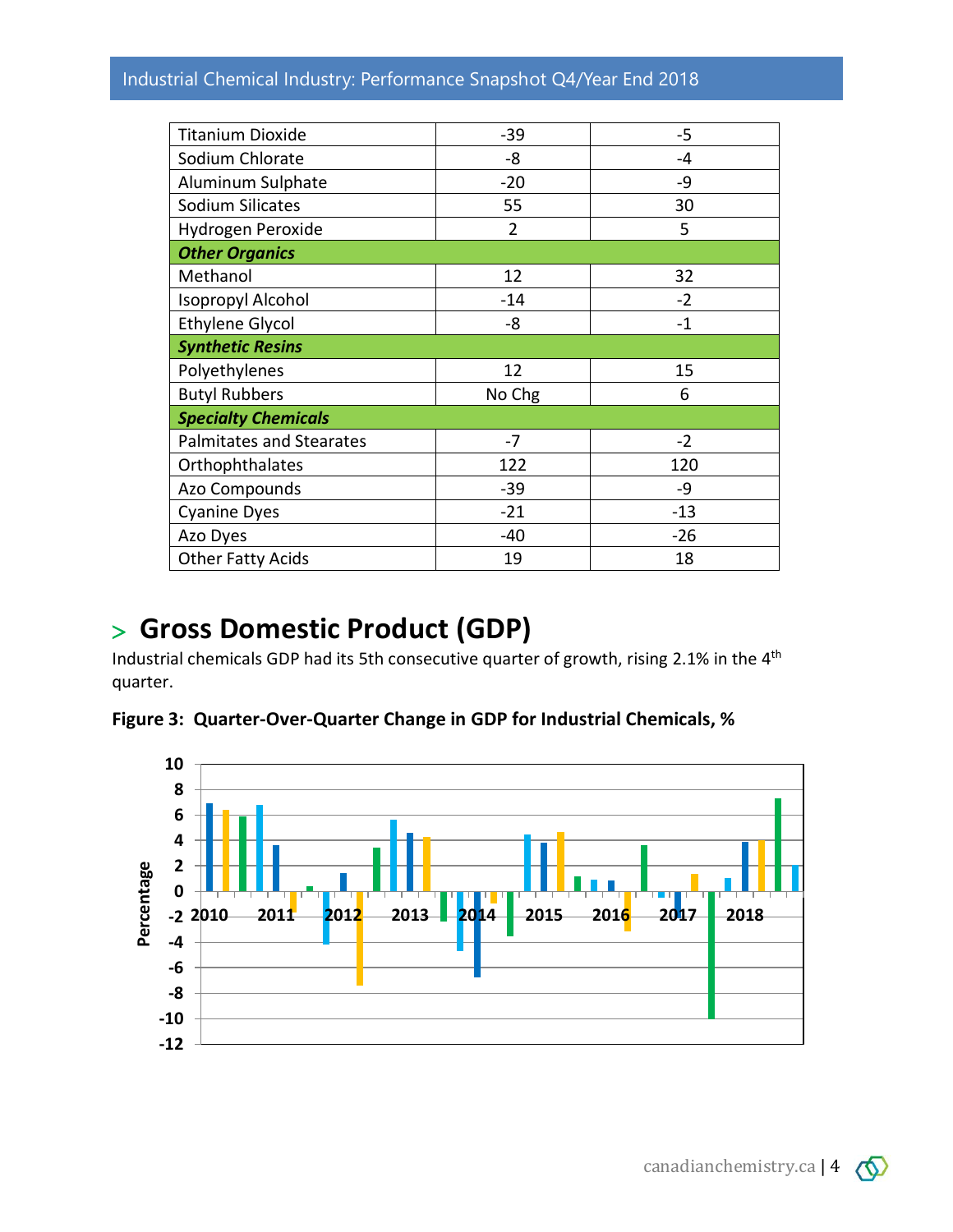#### **Rail Car Shipments**

The number of rail cars used to ship industrial chemicals (Figure 4) decreased 1.4% in the 4<sup>th</sup> quarter. We have typically seen a decline in railcar shipments in the 4<sup>th</sup> quarter. This could be weather related and may also be a sign of increased traffic on the rail system, creating congestion points as harvest season finished across Canada.





#### **Profits**

Operating profits (Figure 5) for industrial chemicals were \$1169 million in the 4<sup>th</sup> quarter, establishing a new quarterly record and capping off a banner year for Canada's industrial chemical sector.



**Figure 5: Quarterly Operating Profits for Industrial Chemicals**

*Note: All data in this report are based on Statistics Canada sources*